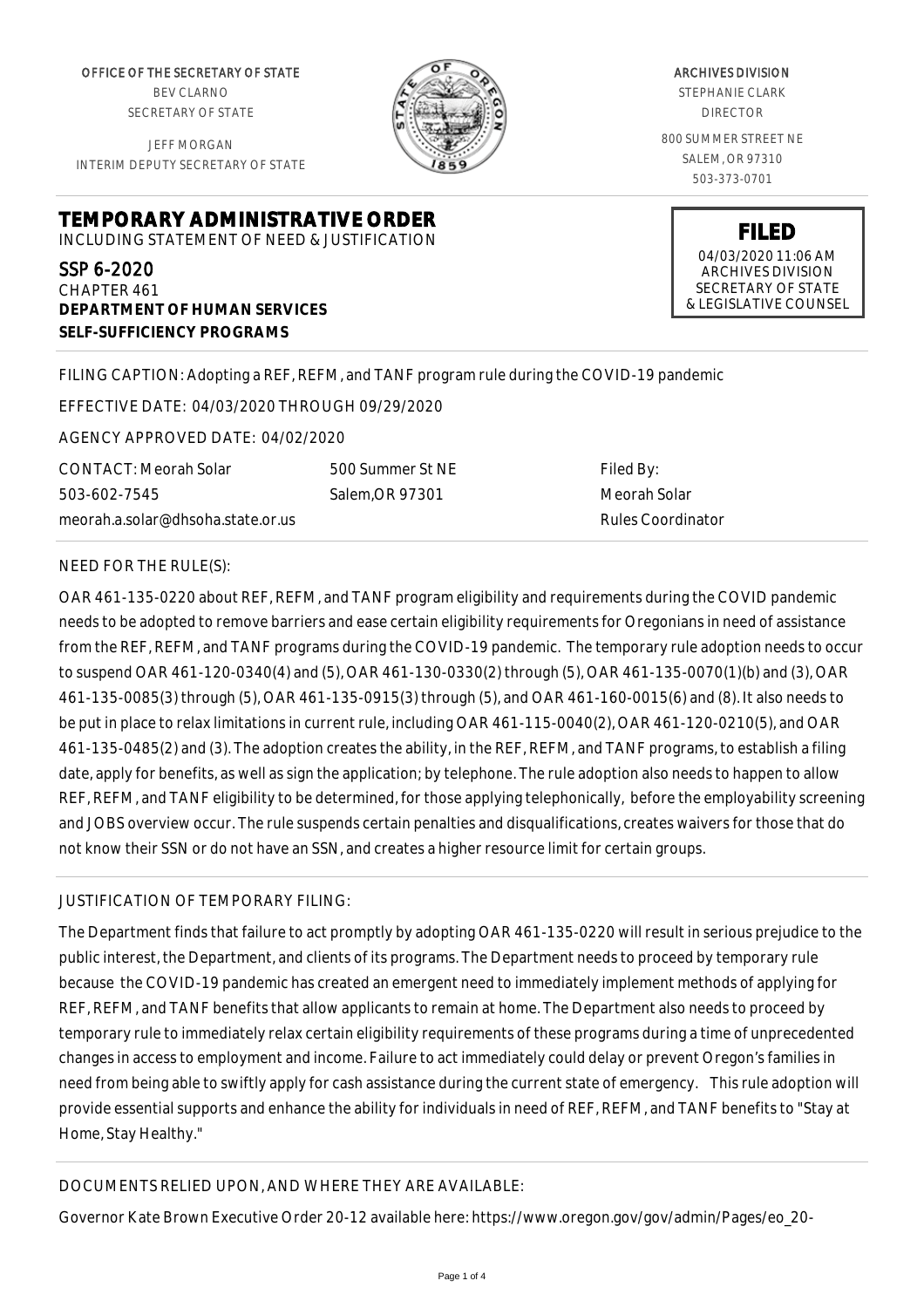American Public Human Services Association "Policy Levers for State Human Service Agencies in Response to COVID-19" available here: https://files.constantcontact.com/391325ca001/30dcf11b-ea37-405b-9edd-2382a7185de8.pdf

Office of Family Assistance: TANF-ACF-PI-2020-01 (Questions and answers about TANF and the Coronavirus Disease 2019 (COVID-19) pandemic) available here: https://www.acf.hhs.gov/ofa/resource/tanf-acf-pi-2020-01

Communications between the TANF program and the Administration for Children & Families Region X TANF Program Policy are available from the TANF program policy analyst team.

## ADOPT: 461-135-0220

RULE SUMMARY: OAR 461-135-0220 about REF, REFM, and TANF program eligibility and requirements during the COVID pandemic is being temporarily adopted to suspend OAR 461-120-0340(4) and (5), OAR 461-130-0330(2) through (5), OAR 461-135-0070(1)(b) and (3), OAR 461-135-0085(3) through (5), OAR 461-135-0915(3) through (5), and OAR 461-160-0015(6) and (8). It is also being amended to relax limitations in current rule, including OAR 461-115- 0040(2), OAR 461-120-0210(5), and OAR 461-135-0485(2) and (3). The rule adoption creates the ability, in the REF, REFM, and TANF programs, to establish a filing date, apply for benefits, as well as sign the application; by telephone. The rule allows REF, REFM, and TANF eligibility to be determined, for those applying telephonically, before the employability screening and JOBS overview occur. The rule suspends certain penalties and disqualifications, creates waivers for those that do not know their SSN or do not have an SSN, and creates a higher resource limit for certain groups. The creation of this rule removes barriers and eases certain eligibility requirements for Oregonians in need of assistance from the REF, REFM, and TANF programs during the COVID-19 pandemic.

## CHANGES TO RULE:

## 461-135-0220

REF, REFM, and TANF Programs; COVID-19 The provisions in this rule apply to the REF, REFM, and TANF programs and are retroactively effective as of April 1, 2020, except as provided otherwise.¶ (1) The Department suspends the following rules or rule sections regarding the REF, REFM, or TANF programs:¶ (a) OAR 461-120-0340(4) and (5),¶ (b) OAR 461-130-0330(2) through (5),¶ (c) OAR 461-135-0070(1)(b) and (3), $\P$ (d) OAR 461-135-0085(3) through (5),¶ (e) OAR 461-135-0915(3) through (5), and¶ (f) OAR 461-160-0015(6) and (8).¶ (2) The Department amends the following rule sections regarding the REF, REFM, and TANF programs as provided in this rule:¶ (a) OAR 461-115-0040(2),¶ (b) OAR 461-120-0210(5), and¶ (c) OAR 461-135-0485(2) and (3).¶ (3) In addition to the methods listed under OAR 461-115-0040, the "filing date" may be established telephonically by the Department making record of:¶ (a) The name of the applicant, and their authorized representative (see OAR 461-115-0090) if one exists,¶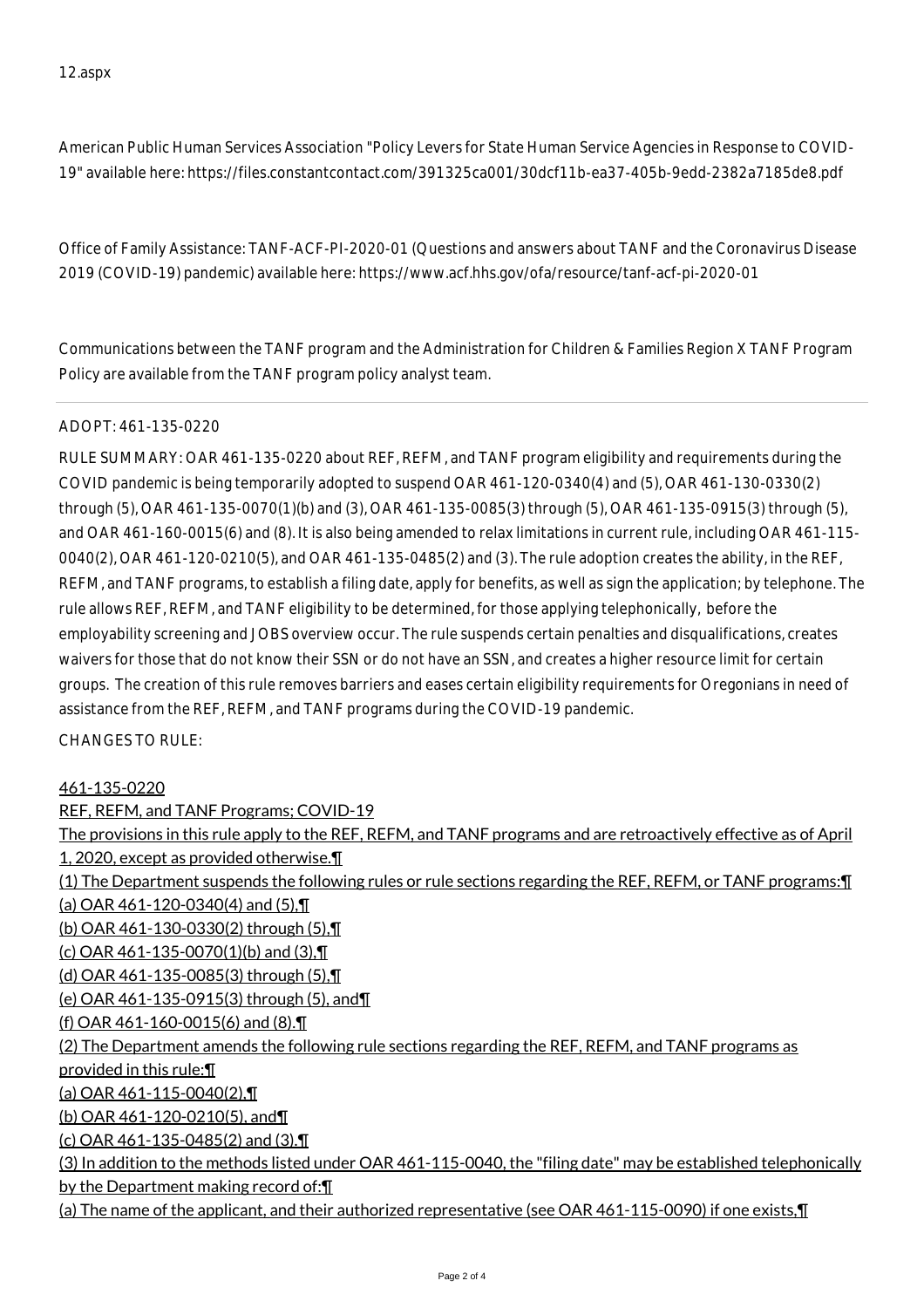(b) The applicant's address,¶

(c) The applicant's request for REF, REFM, or TANF benefits,¶

(d) The applicant stating their full name as their signature, and¶

(e) The date the above occur. ¶

(4) Any individual may apply for REF, REFM, or TANF benefits using the Department approved "telephonic

application" (see section (5) of this rule) and "narrated telephonic signature" (see section (6) of this rule) processes. An individual submitting a telephonic application must submit the application with a narrated telephonic signature.¶

 $(5)$  A telephonic application is accepted if the following requirements are met:  $\P$ 

(a) All questions on the application are answered.¶

(b) All information necessary to determine eligibility (see OAR 461-001-0000) and benefit amount is provided for each individual in the filing group (see OAR 461-110-0310). ¶

(c) The applicant or their authorized representative provides a narrated telephonic signature as defined in this rule. ¶

(6) A narrated telephonic signature is accepted for an application for REF, REFM, or TANF benefits if the following requirements are met:¶

(a) The "Your Rights and Responsibilities" form is reviewed and sent to the mailing address of the applicant.¶

(b) The following sections at the end of the application form are reviewed and sent to the mailing address of the applicant:¶

(A) "Information about cash benefits,"¶

(B) "Information about TANF program penalties,"¶

(C) "Information about all programs," and¶

(D) "Information about your rights and responsibilities." ¶

(c) The "Cooperating with Child Support Enforcement" form, is reviewed, including the good cause for non-

cooperation with Child Support section, and sent to the mailing address of the applicant.¶

(d) The "Your Rights and Responsibilities While in JOBS, JOBS Plus, and Refugee Employment Services" form is

sent to the mailing address of the applicant.¶

(e) The applicant or their authorized representative affirms that they:¶

(A) Have heard and understand their rights and responsibilities; ¶

(B) Agree to their rights and responsibilities;¶

(C) Have given true, correct, and complete information to the Department; and¶

(D) States their full name as their signature.¶

(f) The Department makes record of the narrated telephonic signature.¶

(7) The Department determines eligibility (OAR 461-001-0000) at least once every six months when:¶

(a) Telephonic application and narrated telephonic signature are used, or¶

(b) The requirement to provide or apply for an SSN is temporarily waived under section (10) of this rule. ¶

(8) The Department waives the following for individuals that apply for benefits using a telephonic application and narrated telephonic signature:¶

(a) The requirement to complete the "employability screening" (see OAR 461-135-0485) before eligibility can be determined, and¶

(b) The requirement to offer the "employability screening" and "overview of the JOBS program" (see OAR 461- 135-0485) before eligibility can be determined.¶

(9) Effective March 8, 2020, the Department suspends the following penalties and disqualifications:¶

(a) JOBS disqualification (see OAR 461-130-0330); ¶

(b) Child Support penalty (see OAR 461-120-0340); and¶

(c) Assessment, evaluation, and treatment disqualification (see OAR 461-135-0085).¶

(10) Notwithstanding the provisions listed under OAR 461-120-0210(5), the Department shall waive the requirement to:¶

(a) Provide an SSN if an applicant states they do not know it.¶